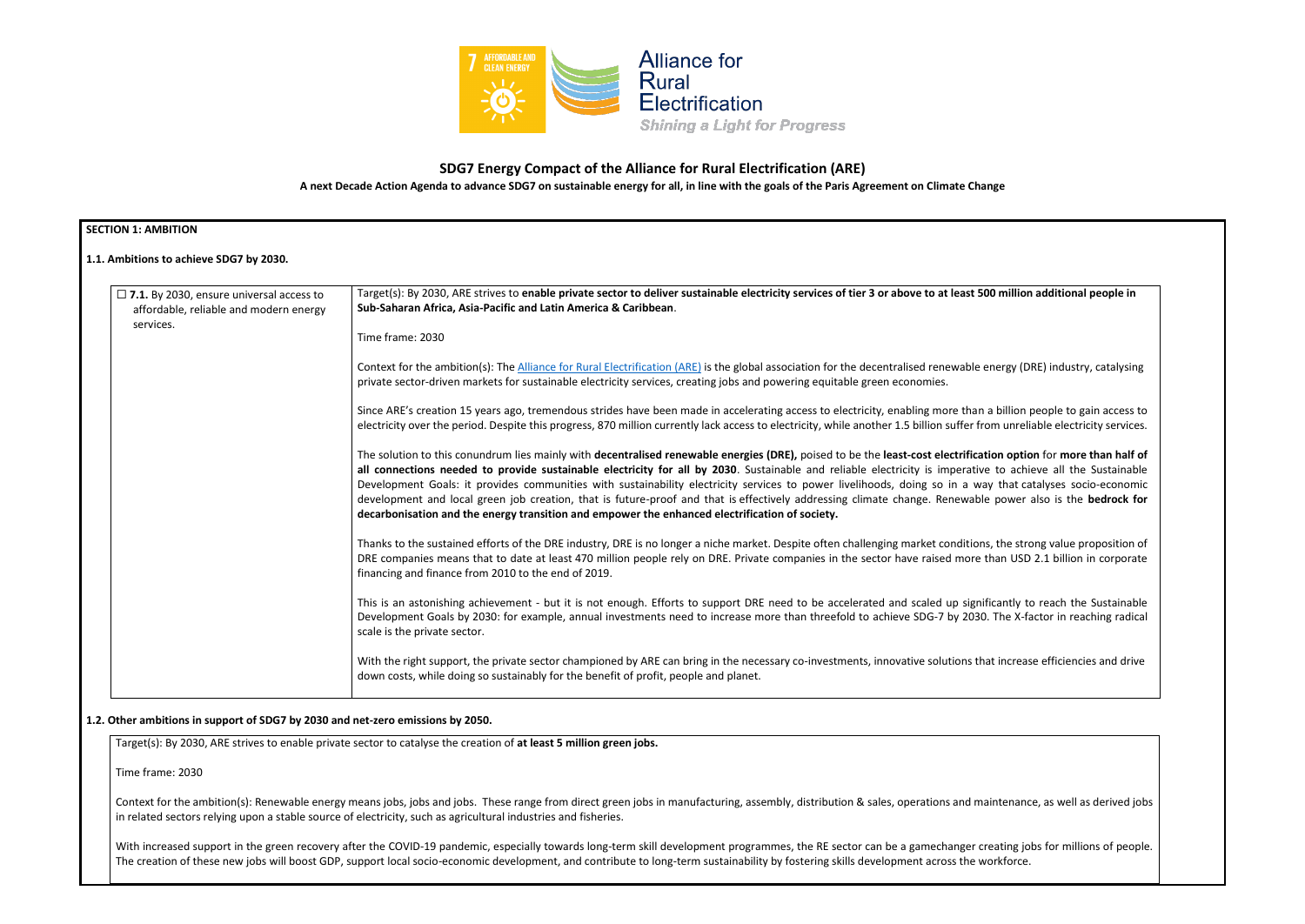Target(s): By 2030, ARE strives to enable private sector to avoid **at least 1 billion tonnes of CO2e emissions.**

Time frame: 2030

Context for the ambition(s): The climate crisis is one of humanity's greatest existential threats − but the race to reduce CO<sub>2</sub>e emissions and achieve global net zero is often perceived as at odds with the scale of economic growth needed to tackle poverty in emerging markets. This is not the case.

What has been missing until now is evidence of the potential of (D)RE technologies to achieve both SDG-7 and SDG-13 in a cheaper, cleaner and smarter manner than other alternatives. Recent research from multiple different sources is without ambiguity: especially decentralised renewable energy solutions, such as clean energy mini-grids and stand-alone systems have significant environmental, practical and socioeconomic merits and can contribute massively to CO2 mitigation.

As the private sector representative of the DRE sector, ARE too is clear in its aims: by 2030 we aim to empower the industry to avoid at least 1 billion tonnes of CO<sub>2</sub>e emissions.

| <b>Pillar 1: Accelerating markets</b>                                                                                                                          | Start and end date                     |
|----------------------------------------------------------------------------------------------------------------------------------------------------------------|----------------------------------------|
| ARE accelerates private sector driven markets for sustainable energy services through targeted regional and country-level market development support.          |                                        |
|                                                                                                                                                                | 2022-2024 (initial business plan 2022- |
|                                                                                                                                                                | 2024 to be revised pending status of   |
|                                                                                                                                                                | progress in 2024).                     |
| <b>Pillar 2: Scaling investments</b>                                                                                                                           | Start and end date                     |
| ARE catalyses investments in decentralised renewables by mobilisation, structuring support and readiness support.                                              |                                        |
|                                                                                                                                                                | 2022-2024 (initial business plan 2022- |
|                                                                                                                                                                | 2024 to be revised pending status of   |
|                                                                                                                                                                | progress in 2024).                     |
| <b>Pillar 3: Fostering innovation</b>                                                                                                                          | Start and end date                     |
| ARE fosters innovation by enhancing the enabling environment for technology improvements and by facilitating access of DRE innovations to markets.             |                                        |
|                                                                                                                                                                | 2022-2024 (initial business plan 2022- |
|                                                                                                                                                                | 2024 to be revised pending status of   |
|                                                                                                                                                                | progress in 2024).                     |
| <b>Pillar 4: Embedding sustainability</b>                                                                                                                      | Start and end date                     |
| ARE ensures that sustainability remains the cornerstone of electrification efforts by embedding both supply side and demand side sustainability in the market. |                                        |
|                                                                                                                                                                | 2022-2024 (initial business plan 2022- |
|                                                                                                                                                                | 2024 to be revised pending status of   |
|                                                                                                                                                                | progress in 2024).                     |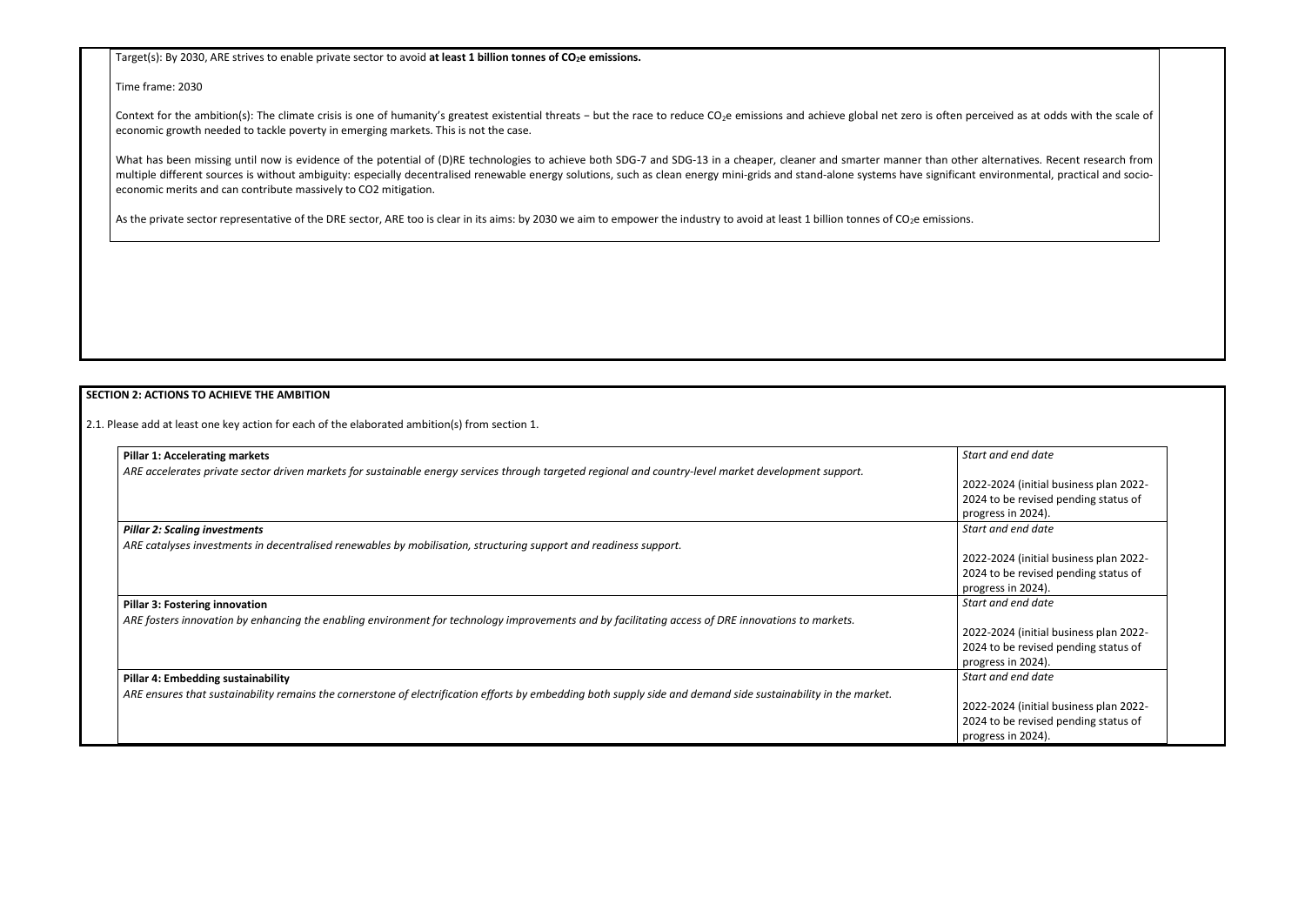# **SECTION 3: OUTCOMES**

3.1*.* Please add at least one measurable and time-based outcome for **each** of the actions from section 2.

| <b>Pillar 1: Accelerating markets</b>                                                       | Date: By 2030 |
|---------------------------------------------------------------------------------------------|---------------|
| 1,000 companies active in electrification by 2030                                           |               |
| 8,000 matchmaking meetings organised by 2030                                                |               |
| 500,000 stakeholders reached via ARE website, newsletter, publications by 2030              |               |
| 20 countries adopt conducive integrated electrification policies by 2030                    |               |
| <b>Pillar 2: Scaling investments</b>                                                        |               |
| > 200 billion USD total investment in electrification projects/programmes by 2030           |               |
| >100 billion USD private sector co-investment committed in electrification projects by 2030 |               |
| <b>Pillar 3: Fostering Innovation</b>                                                       |               |
| 25% global cost reductions of DRE electrification projects by 2030                          |               |
| <b>Pillar 4: Embedding sustainability</b>                                                   |               |
| 8,000 practitioners and policy makers benefit from certified training<br>$\bullet$          |               |
| 100 companies adopt consumer protection and guidelines for supply chain sustainability      |               |
| 500,000 micro-enterprises powered with sustainable electricity                              |               |
|                                                                                             |               |

# **SECTION 4: REQUIRED RESOURCES AND SUPPORT**

4.1. Please specify required finance and investments for **each** of the actions in section 2.

- 1. It is estimated that the total investment needed to achieve the electrification for 500 million people lies around **200 billion USD from public and private sector**. This funding will need to be directed towards projects and private sector companies on the ground (majority of funding), support programmes, technical assistance and enabling activities (minor part of the funding, but paramount to spark market growth). ARE strives to support public and non-profit actors in tailoring electrification investments, so that their financial contributions trigger and mobilise private sector co-investment.
- 2. As part of the sectors efforts to create support programmes, provide technical assistance and enabling activities, ARE provides support to catalyse market development, scale and tailor investments, foster innovation and embed sustainability in the sector.

ARE only requires a tiny fraction of total annual investments (<0.01 % of 25 billion USD) in the sector **to achieve catalytic impact!**

The **budget** for each of the pillars **for 2022-2024** are as follows:

- **Pillar 1:** Accelerating markets USD 39,000,000
- **Pillar 2:** Scaling investments USD 17,000,000
- **Pillar 3**: Fostering innovation USD 11,000,000
- **Pillar 4**: Embedding sustainability USD 27,000,000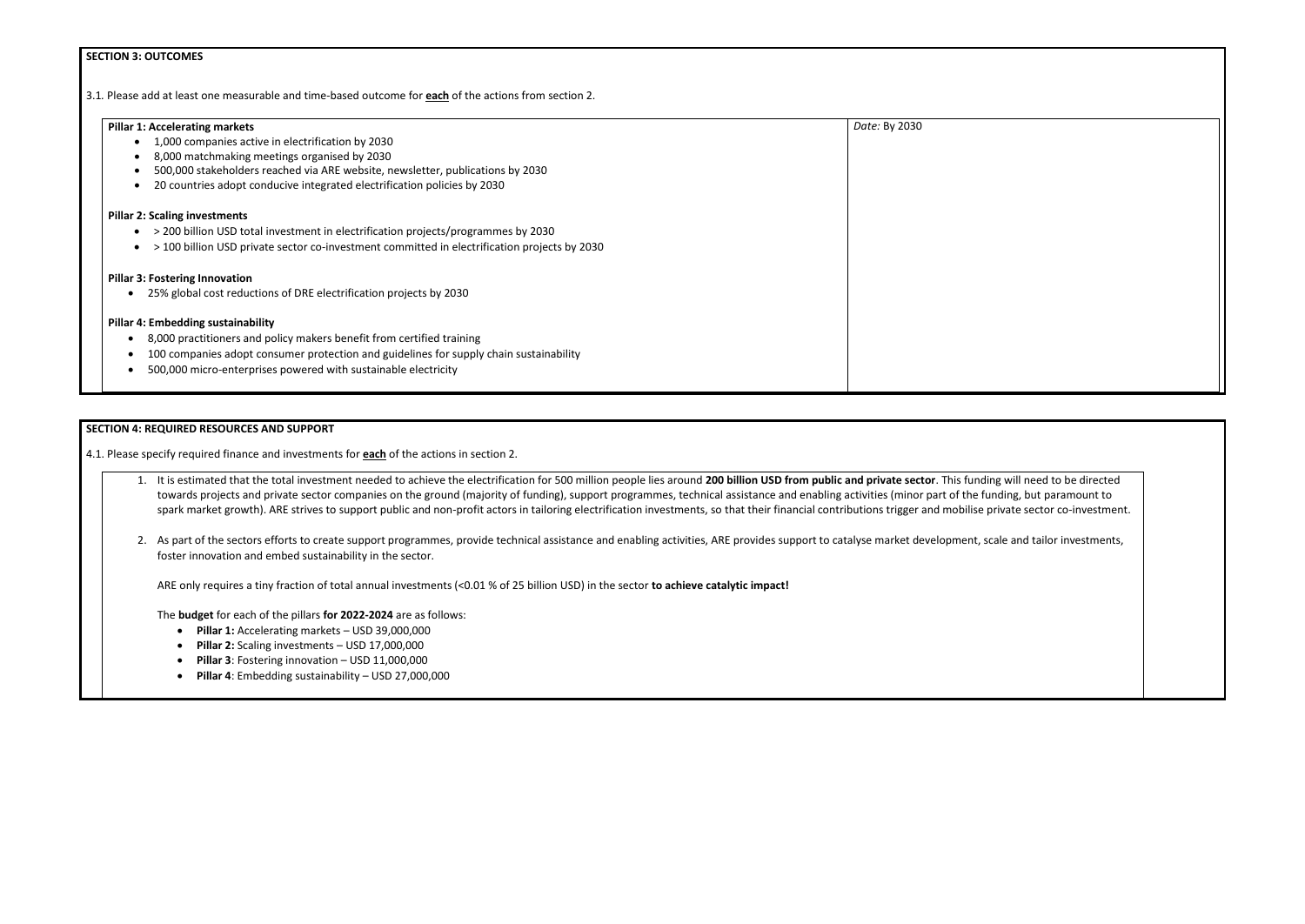# **SECTION 5: IMPACT**

5.1. Countries planned for implementation including number of people potentially impacted.

Countries in Sub-Saharan Africa, Asia-Pacific and Latin America & the Caribbean, which face electrification challenges.

5.2. Alignment with the 2030 Agenda for Sustainable Development – Please describe how **each** of the actions from section 2 impact advancing the SDGs by 2030.

### **Main objectives:**

By 2030, ARE strives to **enable private sector to**:

- ➢ SDG 7: Deliver sustainable electricity services of **tier 3 or above** to **at least 500 million additional people in Sub-Saharan Africa, Asia-Pacific and Latin America & Caribbean.**
- ➢ SDG 8: Catalyse the creation of **at least 5 million green jobs.**
- ➢ SDG 13: Climate change mitigation: Avoid **at least 1 billion tonnes of CO2e emissions**

### **Other SDGs, ARE contributes to:**

- $\triangleright$  SDG-1: ARE mission also contributes to alleviate poverty in emerging markets, but this impact is not directly monitored in its Market & Impact Reports and thus omitted from its Market and thus omitted from its Mark
- $\triangleright$  SDG-2: ARE's members power essential services that enable a secure and modern food supply in communities. While powering agriculture is a focus area for many ARE m mitigating hunger is not included as one of the core focus areas monitored through ARE's impact reports.
- ➢ SDG-5: ARE embeds gender equality in all its actions and includes a gender-lens throughout its internal policies, programmes and actions.
- $\triangleright$  SDG-6: ARE's members power essential services that enable a secure and modern water supply in communities. While powering a modern water supply is a focus area for the direct impact on providing clean drinking water is not included as one of the core focus areas monitored through ARE's impact reports.
- ➢ SDG-17: ARE works collaboratively with its partners and members at national, regional and international level to achieve the SDGs.

I. 1. Does the Energy Compact strengthen and/or add a target, commitment, policy, action related to SDG7 and its linkages to the other SDGs that results in a higher cumulative impact compared to existing frameworks? ☒Yes ☐No

### **SECTION 6: MONITORING AND REPORTING**

6.1. Please describe how you intend to track the progress of the proposed outcomes in section 3. Please also describe if you intend to use other existing reporting frameworks to track

Annual progress towards the goals above will be measured through ARE's DRE Market & Impact Reports

### **SECTION 7: GUIDING PRINCIPLES CHECKLIST**

Please use the checklist below to validate that the proposed Energy Compact is aligned with the guiding principles.

**I. Stepping up ambition and accelerating action** - Increase contribution of and accelerate the implementation of the SDG7 targets in support of the 2030 Agenda for Sustainable Development for Paris Agreement

- *I.2. Does the Energy Compact increase the geographical and/or sectoral coverage of SDG7 related efforts?* ☒Yes ☐No
- 1.3. Does the Energy Compact consider inclusion of key priority issues towards achieving SDG7 by 2030 and the net-zero emission goal of the Paris Agreement by 2050 as defied by latest global analysis and data including t *outcome of the Technical Working Groups?* ☒Yes ☐No

**II. Alignment with the 2030 agenda on Sustainable Development Goals** – Ensure coherence and alignment with SDG implementation plans and strategies by 2030 as well as national development plans and priorities.

| an.                                                      |  |  |
|----------------------------------------------------------|--|--|
|                                                          |  |  |
| rom its main objectives.<br>embers, the direct impact on |  |  |
| r a number of ARE members,                               |  |  |
|                                                          |  |  |
|                                                          |  |  |
| progress on the proposed outcomes.                       |  |  |
|                                                          |  |  |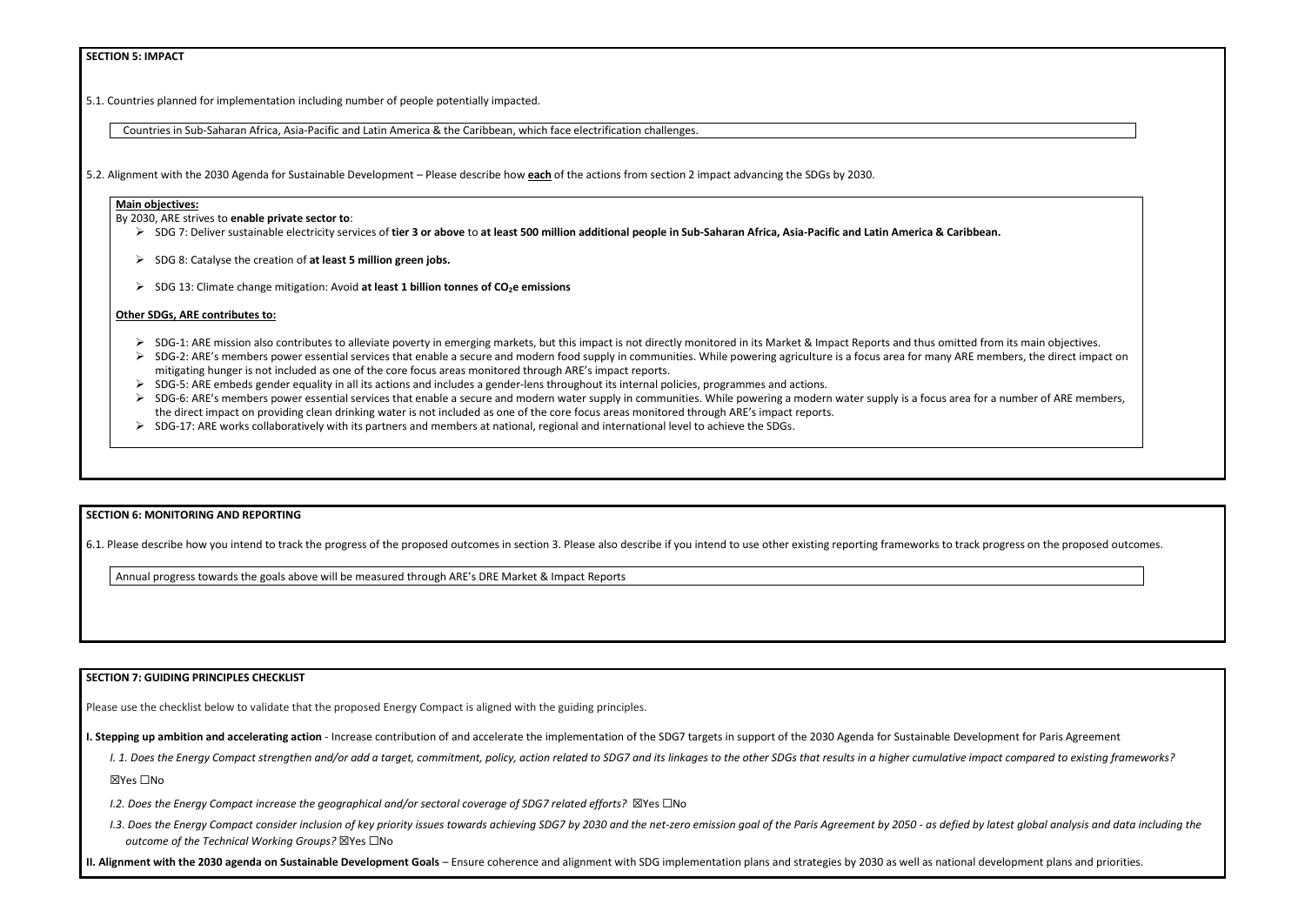*II.1. Has the Energy Compact considered enabling actions of SDG7 to reach the other sustainable development goals by 2030?* ⊠Yes □No

*II.2. Does the Energy Compact align with national, sectoral, and/or sub-national sustainable development strategies/plans, including SDG implementation plans/roadmaps?* ☒Yes ☐No

*II.3. Has the Energy Compact considered a timeframe in line with the Decade of Action?* ⊠Yes □No

**III. Alignment with Paris Agreement and net-zero by 2050** - Ensure coherence and alignment with the Nationally Determined Contributions, long term net zero emission strategies.

*III.1. Has the Energy Compact considered a timeframe in line with the net-zero goal of the Paris Agreement by 2050?* ⊠Yes □No

*III.2. Has the Energy Compact considered energy-related targets and information in the updated/enhanced NDCs?* ⊠Yes □No

*III.3. Has the Energy Compact considered alignment with reaching the net-zero emissions goal set by many countries by 2050?* ⊠Yes □No

**IV. Leaving no one behind, strengthening inclusion, interlinkages, and synergies** - Enabling the achievement of SDGs and just transition by reflecting interlinkages with other SDGs.

*IV.1. Does the Energy Compact include socio-economic impacts of measures being considered?* ⊠Yes □No

*IV.2. Does the Energy Compact identify steps towards an inclusive, just energy transition?* ⊠Yes □No

*IV.3. Does the Energy Compact consider measures that address the needs of the most vulnerable groups (e.g. those impacted the most by energy transitions, lack of energy access)?* ⊠Yes □No

V.3. Has the Energy Compact considered issues related to means of implementation to ensure feasibility of measures proposed (e.g. cost and financing strategy, technical assistant needs and partnerships, policy and regulato *gaps, data and technology)?* ☒Yes ☐No

☐ Government ☐ Non-Governmental Organization (NGO) ☐ Private Sector ☐ Local/Regional Government ☐ Civil Society organization/Youth ☐ Philanthropic Organization ☐ Multilateral body /Intergovernmental Organization ☐ Academic Institution /Scientific Community  $\boxtimes$  Other relevant actor => Industry association

**V. Feasibility and Robustness -** Commitments and measures are technically sound, feasible, and verifiable based a set of objectives with specific performance indicators, baselines, targets and data sources as needed.

V.1. Is the information included in the Energy Compact based on updated quality data and sectoral assessments, with clear and transparent methodologies related to the proposed measures? ⊠Yes □No

*V.2. Has the Energy Compact considered inclusion of a set of SMART (specific, measurable, achievable, resource-based and time based) objectives?* ⊠Yes □No

# **SECTION 8: ENERGY COMPACT GENERAL INFORMATION**

8.1. Title/name of the Energy Compact

Enabling the private sector to catalyse markets for sustainable electricity services, creating jobs and powering equitable green economies

8.2. Lead entity name (for joint Energy Compacts please list all parties and include, in parenthesis, its entity type, using entity type from below)

| .<br><b>ADL</b><br>Allıa<br>- 100<br>TOI<br>.<br><b>BUIL</b><br>ANE |
|---------------------------------------------------------------------|
|                                                                     |

8.3. Lead entity type

### 8.4. Contact Information

| David Lecoque           | Jens Jæger                                | Ling Ng                                |
|-------------------------|-------------------------------------------|----------------------------------------|
| $ $ CEO                 | Director of Policy & Business Development | Director of Communications & Marketing |
| d.lecoque@ruralelec.org | i.jaeger@ruralelec.org                    | 1.ng@ruralelec.org                     |

8.5. Please select the geographical coverage of the Energy Compact

☒Africa ☒Asia and Pacific ☐Europe ☒Latin America and Caribbean ☐North America ☐West Asia ☐Global

8.6. Please select the Energy Compact thematic focus area(s)